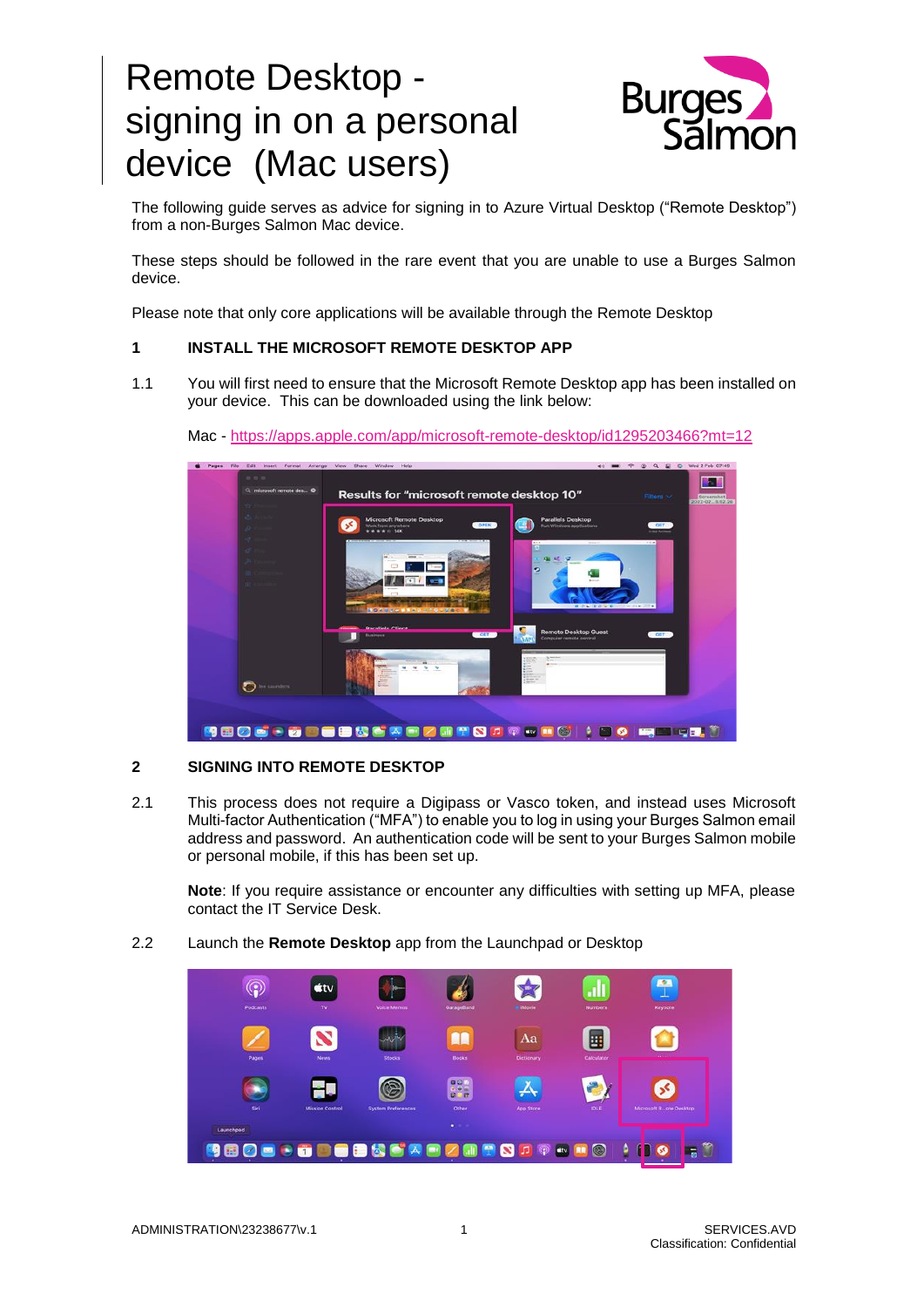# 2.3 Click **Add Workspace**



2.4 Enter [https://rdweb.wvd.microsoft.com](https://rdweb.wvd.microsoft.com/) into the **Add Workspace** box (as outlined below) and click **Add**

| <b>Add Workspace</b>                                                   |                                                                          |
|------------------------------------------------------------------------|--------------------------------------------------------------------------|
| https://rdweb.wvd.microsoft.com/api/arm/feeddiscovery                  |                                                                          |
| A workspace is associated with this URL.                               |                                                                          |
| Workspace URL:                                                         |                                                                          |
| https://rdweb.wvd.microsoft.com<br>Japijannj <sup>u</sup> esddiscovery |                                                                          |
| updated if you add the workspace.                                      | Links to remote apps, PCs and files will be downloaded and automatically |
| Learn more about privacy settings                                      | Privacy settings for managed resources are preset by your organization.  |
|                                                                        | Cancel<br>Add                                                            |

2.5 Enter your Burges Salmon email address when prompted, followed by your Burges Salmon password.

| Sign in                              | ← jamie.davis@burges-salmon.com |
|--------------------------------------|---------------------------------|
| Email address, phone number or Skype | Enter password                  |
| No account? Create one!              | Password                        |
| Can't access your account?           | Forgotten my password           |
| <b>Back</b><br><b>Next</b>           | Sign in                         |

2.6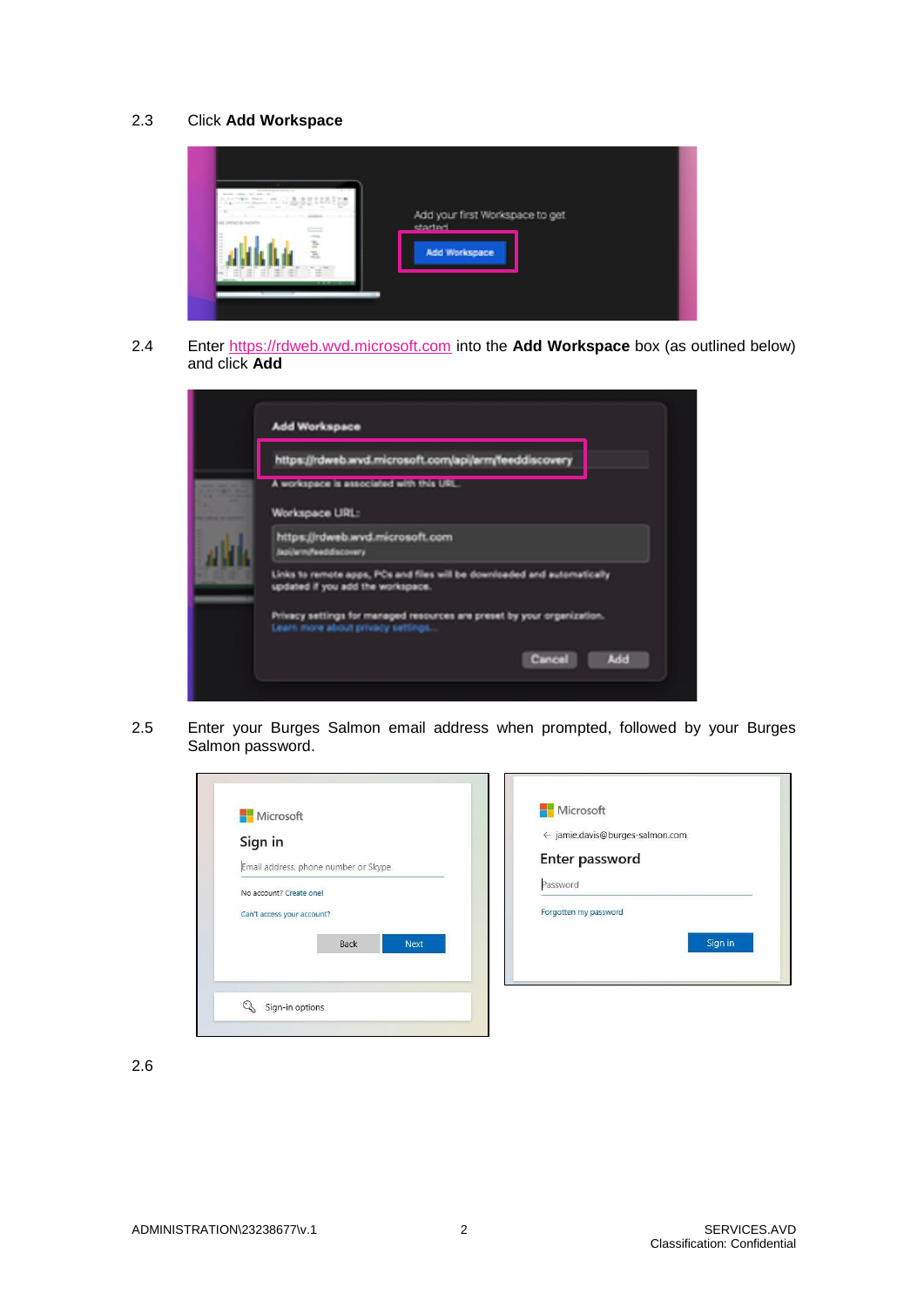2.7 Choose the **Text** option to authenticate your access. Enter the verification code that has been sent to your registered mobile phone.

| Microsoft                                                                                                                                                 |                                                                                                                                                               |
|-----------------------------------------------------------------------------------------------------------------------------------------------------------|---------------------------------------------------------------------------------------------------------------------------------------------------------------|
| Verify your identity<br>Approve a request on my Microsoft<br>Authenticator app<br>Use a verification code from my mobile app<br>123<br>Text +X XXXXXXXX40 | Enter code<br>We've texted your phone +XX XXXXXXXX50.<br>Please enter the code to sign in.<br>Code<br>Having trouble? Sign in another way<br>More information |
| Call +X XXXXXXXX40<br>More information<br>Cancel                                                                                                          | <b>Verify</b>                                                                                                                                                 |

2.8 The Remote Desktop window will appear on screen. Double click on the **Burges Salmon Desktop** icon and enter your Burges Salmon password again when prompted.

| .                         | Microso                                                                                                                                |
|---------------------------|----------------------------------------------------------------------------------------------------------------------------------------|
| $981 \equiv 0 + +$        | PC <sub>s</sub><br><b>Enter Your User Account</b>                                                                                      |
| ∨ ● Burges Salmon Desktop | This user account will be used to connect to rdgateway-<br>r1.wvd.microsoft.com (remote PC).<br><b>Username:</b><br>Pourges-salmon.com |
| <b>Burges</b><br>Salmon   | Password:<br>Show password<br>Continue<br>Cancel                                                                                       |
|                           |                                                                                                                                        |

- 2.9 The familiar Burges Salmon desktop will now begin to load. This will include all core applications and desktop shortcuts that are available to you, based on your account.
- 2.10 You can make this window smaller (if needed) by clicking on the blue bar that appears at the very top of the screen.

## **3 OUTLOOK**

3.1 You will be able to access all emails in your mailbox, however only those from the past month will be downloaded initially. Older emails can be located by clicking into the Outlook search bar at the top of your screen and using the additional Search options that appear.

| File                      | Home  | Send / Receive                                                                                             | Folder                                   | View | iManage           | Search                  |                                         | $Q$ Tell me what you want to do                                          |                      |                              |        |                      |           |                   |                       |
|---------------------------|-------|------------------------------------------------------------------------------------------------------------|------------------------------------------|------|-------------------|-------------------------|-----------------------------------------|--------------------------------------------------------------------------|----------------------|------------------------------|--------|----------------------|-----------|-------------------|-----------------------|
| đ<br>All                  | 圆     | <b>Current Folder</b><br><b>Subfolders</b><br>All Current<br>Mailboxes Mailbox <b>31</b> All Outlook Items | <b>TETTS</b><br>Include<br>Older Results |      | e<br>From Subject | U<br>Has<br>Attachments | Categorized<br>$\overline{\phantom{a}}$ | This Week v Flagged<br>$\frac{1}{2}$ Sent To $\sim$<br>$\bigcirc$ Unread | Important<br>$More*$ | Recent<br>Searches * Tools * | Search | ×<br>Close<br>Search |           |                   |                       |
|                           | Scope |                                                                                                            | Results                                  |      |                   |                         | Refine                                  |                                                                          |                      | <b>Options</b>               |        | Close                |           |                   | $\boldsymbol{\wedge}$ |
| iManage E-Mail Management |       |                                                                                                            |                                          |      |                   |                         |                                         |                                                                          |                      |                              |        |                      |           |                   | $\mathbf{v} \times$   |
|                           |       | <b>Search for Workspaces (shortcut) - (Ctrl+9)</b>                                                         |                                          |      |                   |                         | ■5 セ+                                   | <b>R</b> File                                                            |                      |                              |        | Save Attachments -   | Actions - | <u>ि वि</u>       | H.                    |
| ▲ Favorites               |       |                                                                                                            | All Unread                               |      |                   |                         |                                         |                                                                          |                      |                              |        |                      | $\Omega$  | Current Mailbox - |                       |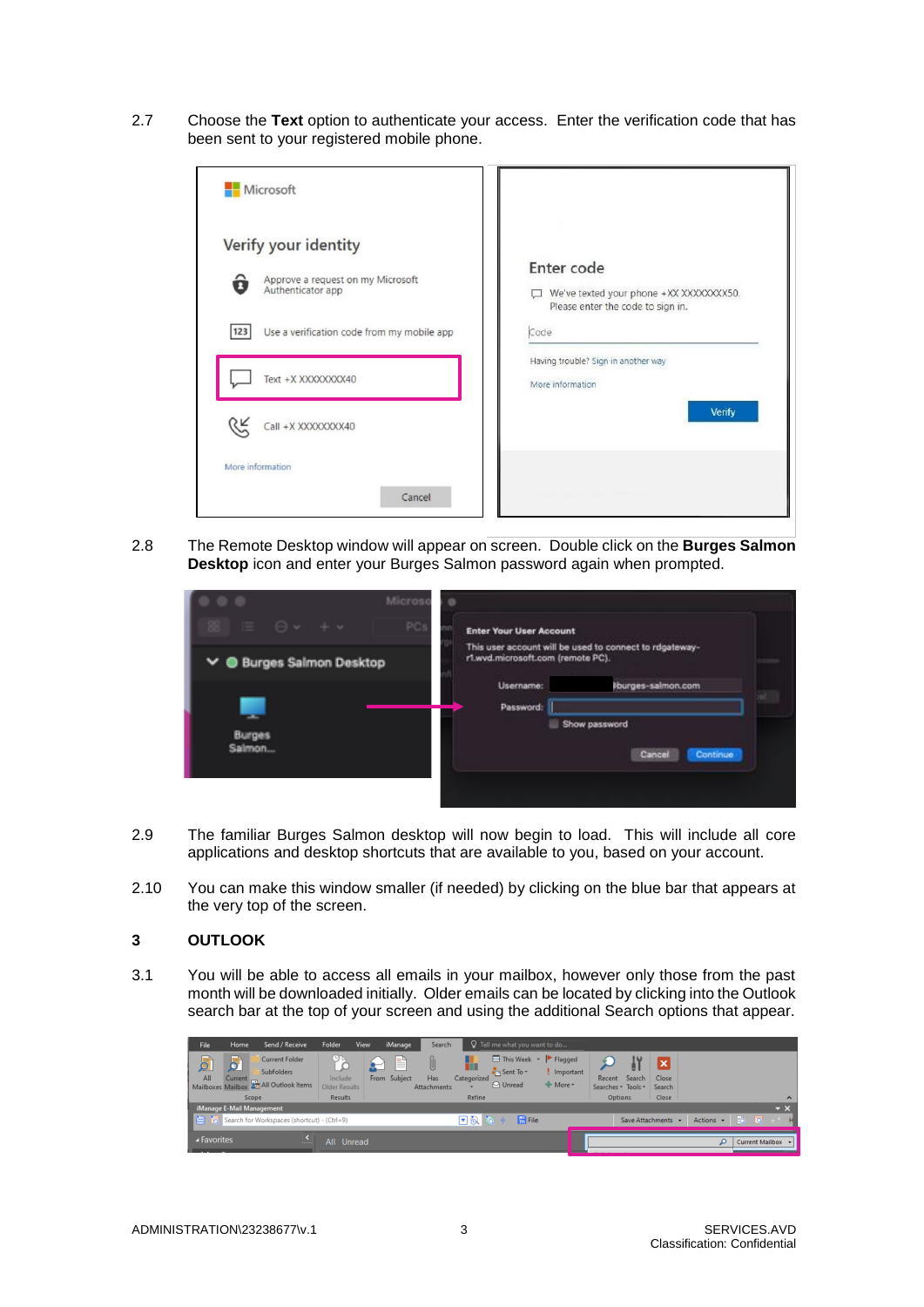## **4 USING IMANAGE DESKSITE**

4.1 iManage DeskSite will open automatically. If this doesn't open or if you happen to close it by mistake, you can reopen it by searching for 'DeskSite' in the search bar at the bottom of your screen.



- 4.2 The DeskSite application will open in a separate window. Note that this is not integrated within Outlook when accessing via Remote Desktop.
- 4.3 All folders and features work in the same manner as they do in iManage/FileSite via Outlook. Your recent documents and folders will also carry across into this application.

| <b>Inbox - Richard.Sc</b>                                                                                                                         | 最適自謂? -                                                                                                                                              |                    |                                      | Document Worklist - burges-salmon-dms.imanagework.co.uk - iManage Work                         |            |           |
|---------------------------------------------------------------------------------------------------------------------------------------------------|------------------------------------------------------------------------------------------------------------------------------------------------------|--------------------|--------------------------------------|------------------------------------------------------------------------------------------------|------------|-----------|
| <b>Send / Receive</b><br>File<br>Home<br>Fol<br>Reply<br>Reply All<br>. Delete<br>2.<br>New<br>Forward<br>Email Items<br>Delete<br>Respond<br>New | Connections View Search Document Tools Browser<br>File<br>FR<br>$\mathbf{H}$<br>Print<br>Import<br>Import as<br>New Version<br>Document List Preview | Print              | Exit                                 |                                                                                                |            |           |
| iManage E-Mail Management<br>→ लि Search for Workspaces (sh ▼ )                                                                                   | My Favorites                                                                                                                                         | Fì<br>$\Omega$     | Database<br>m                        | Description                                                                                    | Doc. Nu    | Ve Author |
|                                                                                                                                                   | Checked-out Documents                                                                                                                                | ä<br>⊡             |                                      | ADMINISTRATI Document (Schollick) AVD guidance                                                 | 23,225,075 | 1 RS12    |
| $\Rightarrow$<br>Drag Your Favorite Folders Here                                                                                                  | Document Worklist                                                                                                                                    | ø۴                 |                                      | ADMINISTRATI Document (Schollick) Digital                                                      | 23,218,371 | 1 RS12    |
| - Richard.Schollick@burges-sal nd                                                                                                                 | Matter Worklist                                                                                                                                      | ۵P                 |                                      | ADMINISTRATI Document (Schollick) Digital                                                      | 23,210,820 | 1 RS12    |
| Inbox                                                                                                                                             | Recent Searches                                                                                                                                      | ۵                  |                                      | ADMINISTRATI Specialist BSRD Document                                                          | 23,217,870 | 1 RS12    |
| <b>Drafts</b>                                                                                                                                     | $\triangleright$ $\frac{1}{20}$ My Matters                                                                                                           | ದ                  | <b>WORK</b>                          | Document (Ratcliffe) Digital                                                                   | 43,089,690 | 1 AR20    |
| Sent Items                                                                                                                                        | <b>WorkSite Explorer</b>                                                                                                                             | dii                | ADMINISTRATI                         | Document (Schollick) 2020 LTC4                                                                 | 23,127,622 | 2 RS12    |
| Deleted Items                                                                                                                                     |                                                                                                                                                      | ď                  | <b>WORK</b>                          | Document (Goldsworthy) iPhone                                                                  | 35.675.616 | 2 CG10    |
| Archive                                                                                                                                           |                                                                                                                                                      |                    | ADMINISTRATI                         | Document (Schollick) Word - How                                                                | 22.900.246 | 4 RS12    |
| Junk Email                                                                                                                                        |                                                                                                                                                      | <b>Let</b>         | <b>A PLAIR LIFT DATE</b>             | <b>December 20 dealback District</b>                                                           | 33.340.04E | $n$ ncan  |
| Outbox                                                                                                                                            |                                                                                                                                                      | Prof               | Content                              | Document Profile - Document: 23225075_1.DOCX (Document (Sc                                     |            |           |
| <b>RSS Subscriptions</b><br>Search Folders                                                                                                        |                                                                                                                                                      |                    |                                      |                                                                                                |            |           |
|                                                                                                                                                   |                                                                                                                                                      | Descr              | Document (Schollick) AVD<br>quidance |                                                                                                |            |           |
|                                                                                                                                                   |                                                                                                                                                      | Doc 23,225,075     |                                      |                                                                                                |            |           |
|                                                                                                                                                   |                                                                                                                                                      | Versi 1            |                                      |                                                                                                |            |           |
|                                                                                                                                                   |                                                                                                                                                      | Appli WORDX        |                                      |                                                                                                |            |           |
|                                                                                                                                                   |                                                                                                                                                      | Doc T D            |                                      |                                                                                                |            |           |
|                                                                                                                                                   |                                                                                                                                                      | <b>ITT</b><br>Unit |                                      |                                                                                                |            |           |
|                                                                                                                                                   |                                                                                                                                                      | Topic              | <b>INTNET</b>                        |                                                                                                |            |           |
|                                                                                                                                                   |                                                                                                                                                      | Comme              |                                      |                                                                                                |            |           |
|                                                                                                                                                   |                                                                                                                                                      |                    |                                      |                                                                                                |            |           |
| 囪<br>                                                                                                                                             |                                                                                                                                                      |                    |                                      | IL < I > IL Document Profile Quick View Related Documents Document Versions History Where Used |            |           |
| tems: 0 Updating this folder. Connected to: Mi                                                                                                    | Ready<br>138 Items                                                                                                                                   |                    |                                      |                                                                                                |            |           |